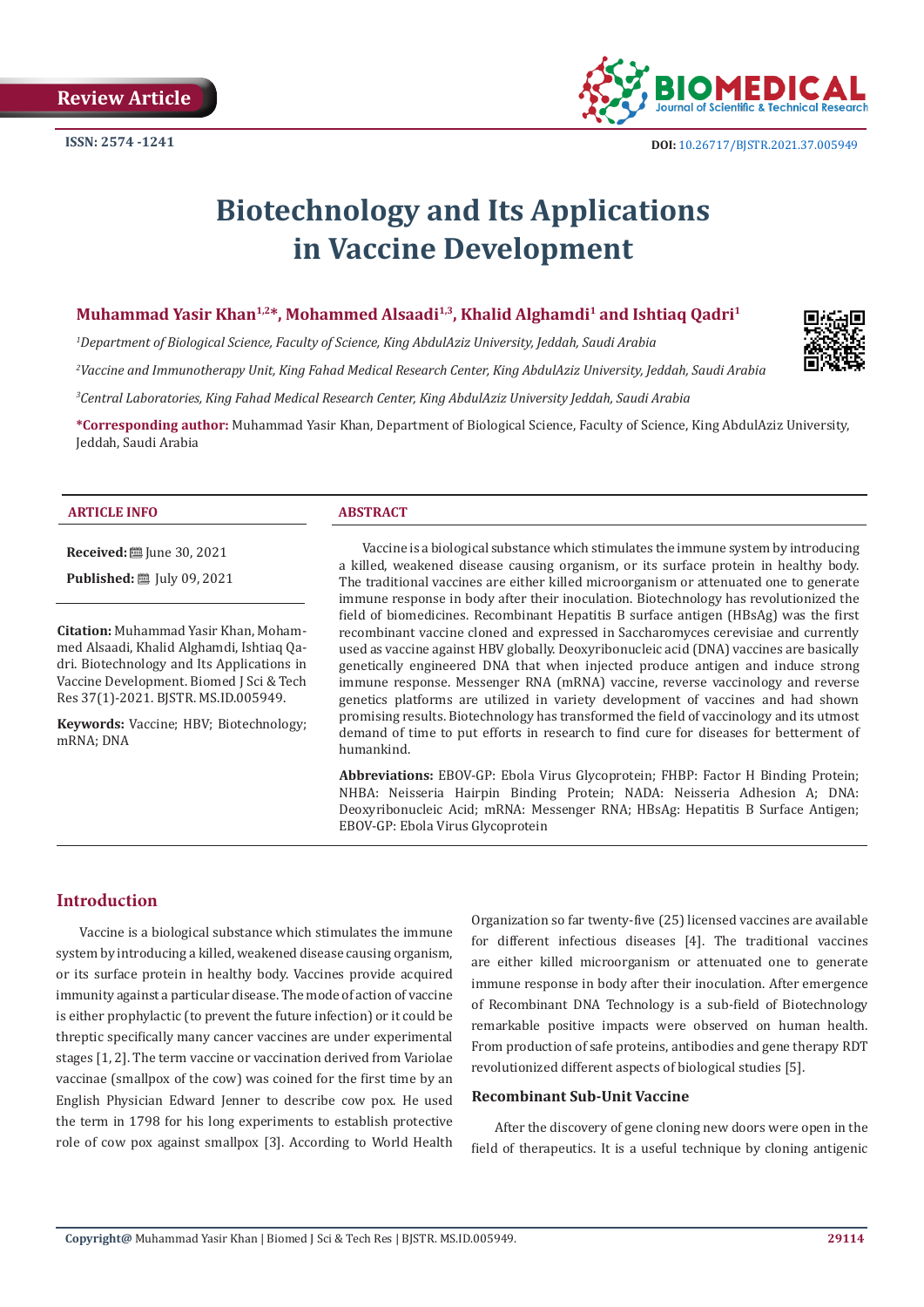protein (fragment) or its sub-type and clone it animal or other expression system to transcribe it. The purified expressed protein is administered in body to induce immune system [6]. Recombinant Hepatitis B surface antigen (HBsAg) was the first recombinant vaccine developed by Maurrice Hellmen and his team using cloning techniques. HBsAg was purified from serum of infected HBV carrier serum and then clone and expressed Saccharomyces cerevisiae (Baker,s Yeast). The HBsAg sub-type adw was expressed and purified from yeast culture. The vaccinated animals (monkeys, champzae and mice) were protected from disease after HBV adw and ady subtype challenge [7]. Human Papilloma Virus is DNA virus responsible to cause skin infections, warts and other sexually transmitted diseases. The envelope proteins E6 and E7 are the major oncogenic protein responsible to cause cervical squamous neoplasia [8]. HPV vaccine is also sub-unit vaccine composed of Virus Like Particles (VLPs) made from the major L protein of HPV that are expressed in Baculola Virus expression system. The VLPs provide immunity against HPV-16 and HPV-18 which are mainly responsible for cervical carcinoma in women. The HPV vaccines are FDA approved, first one Gardasil, is a quadrivalent vaccine and second is Cervarix, is a bivalent vaccine [9]. Neisseria Meningitidis is a rod-shaped gram-negative bacterium causing meningitis, meningococcemia and sepsis. It has thin extension on its surface called pilli which is used for attachment to host cell along with other virulence factors [10]. Broadly the vaccine for meningitis has been classified to two categories one is conjugate vaccine that contain polysaccharides from serotype W, C, A and Y while the other is recombinant vaccine providing immunity only against serotype B. The recombinant vaccine is comprised of four proteins i.e Por A, factor H binding protein (fHbp), Neisseria hairpin binding protein (NHBA), and Neisseria adhesion A (NadA) that provide immunity against serotype B [11,12].

## **Deoxyribonucleic Acid Vaccines**

Deoxyribonucleic acid (DNA) vaccines are basically genetically engineered DNA that when injected produce antigen and induce strong immune response. The gene responsible for immunogenic response is identified, cloned and then expressed in host by directly injecting it. DNA vaccines have higher immune response inducing potential as compared to conventional live attenuated or killed vaccine [13]. In 1990 DNA vaccines were coined for the first time when plasmid DNA was injected in muscle or skin and induce immune response against viral along with non-viral antigens. DNA vaccines were thought to hold very promising future [14] but till date no DNA vaccine for humans has been approved by FDA only animal vaccines are available like canine melanoma [15], vaccine for West Nile Virus in horses [16].

## **Reverse Vaccinology**

A new method in vaccinology which is the culmination of bioinformatics, genomics and proteomics to identify new genes

in pathogen that could elicit immune response. This method was developed by Rino Rappuloi to make vaccine against serotype B meningococcus (MenB) [17]. The initial attempts for reverse vaccinology began with MenB vaccine development. MenB causes over 50% of meningococcal meningitis and no vaccine was available at time because of its exceptional structure. The bacterial polysaccharide is identical to human self-antigen, but surface protein greatly varies so it was very difficult to design vaccine. In order to achieve these 600 possible antigens were screened and expressed in E-coli. The most acceptable proteins were accepted for protype vaccine. Later on, lipopolysaccharide was used as adjuvant and enhanced immune response was acquired. The vaccine was declared effective and afe for humans. Furtherly, it has been used to develop vaccine for Streptococcus Pneumonia and antibiotic resistant staphylococcus Aureus. The major advantage of reerse vaccinology is it is cost effective and fast but only drawback is it only target proteins while conventional vaccinology also target other biomolecular components like polysaccharides [18].

# **Messenger RNA Vaccine**

The role of messenger RNA (mRNA) in the cell is to synthesize protein (translation). In mRNA vaccine, the strand codes for disease specific proteins and are expressed on surface of cells. After expression of specific disease-causing antigen of cell surface the immune response is generated. mRNA vaccine is novel, safe and less expensive method as compared to conventional vaccines. The administration of mRNA vaccine remains a challenge for scientist because of stability and other pharmacological features.

There are three types of mRNA vaccines i.e,

**Non-Replicating mRNA:** The mRNA is injected in body where it is taken up by cells and express the antigen.

*In-Vitro* **Dendritic Cell Non-Replicating mRNA Vaccine:** Dendritic cells present antigen on its surface for other types of cells could produce immune response. In this type of mRNA vaccine dendrtic cells are extracted from patients and the transfected in vitro with antigen and injected back to patient to stimulate immune response.

*In-Vivo* **Self-Replicating mRNA:** In this strategy the pathogen mRNA is packed with additional mRNA to make sure it is copied inside cell [19].

Currently a great deal of research is in progress in filed of mRNA vaccine for cancer as well as infectious diseases. A study by Brazzoli et al describe self-amplifying mRNA vaccine encoding influenza virus Hemagglutinin protein. The vaccine elicits humoral and cellular immune response in mice [19]. The administration of mRNA encoding light and heaving chain of anti-HIV antibody encapsulated in nanoparticles from mice ven being challenged [20].